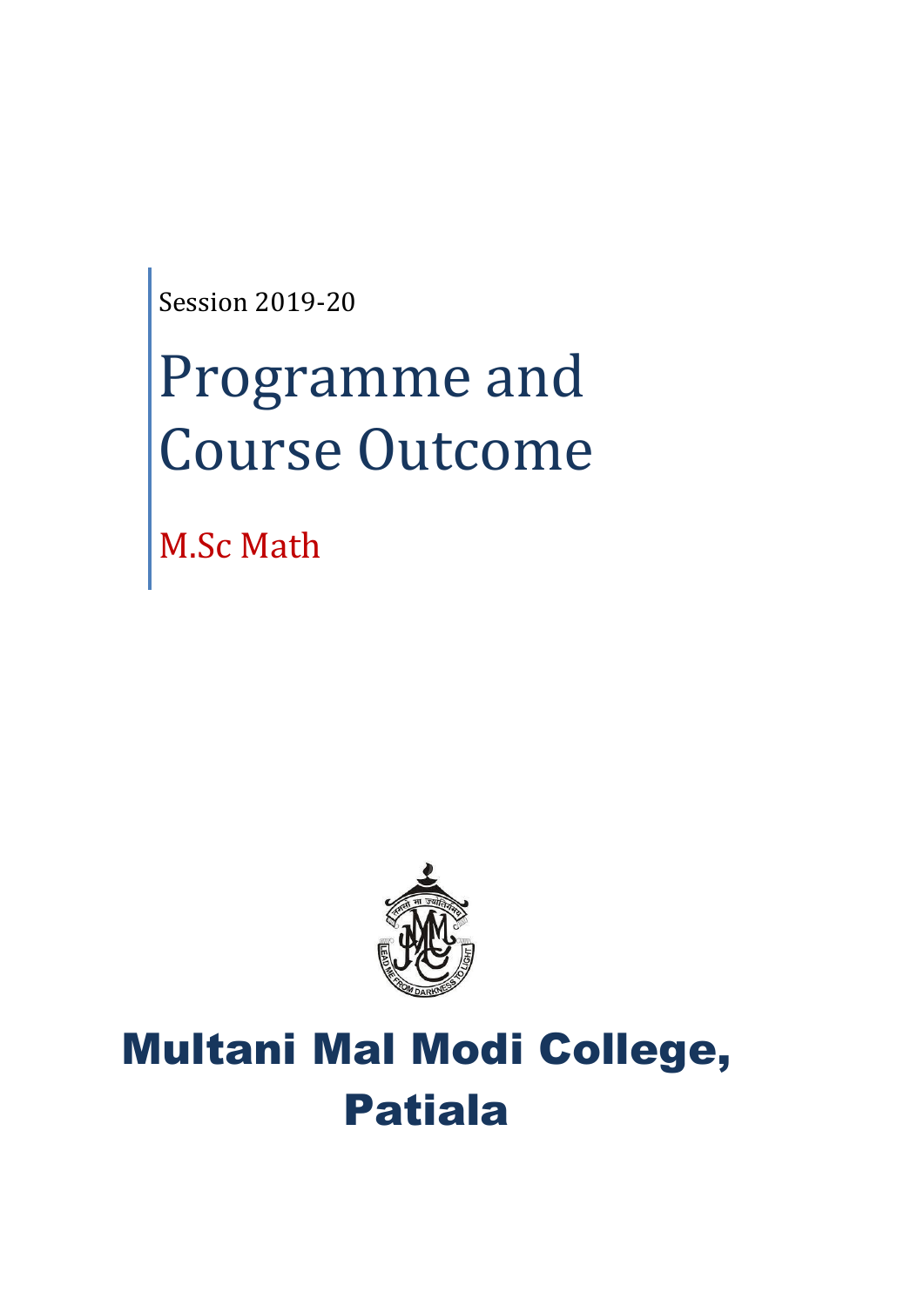### **Program Outcomes (POs)**

The students has

- PO1: Ability to communicate various concepts of mathematics effectively using examples and their geometrical visualizations.
- PO2: Capability of demonstrating comprehensive knowledge of mathematics.
- PO3: Ability to employ critical thinking in understanding the concepts in every area of mathematics.
- PO4: Ability to analyze the results and apply them in various problems appearing in different branches of mathematics.
- PO5: Ability to provide new solutions using the domain knowledge of mathematics
- PO6: Capability for inquiring about appropriate questions relating to the concepts in various fields of mathematics.
- PO7: Ability to think, acquire knowledge and skills through logical reasoning and to inculcate the habit of self-learning.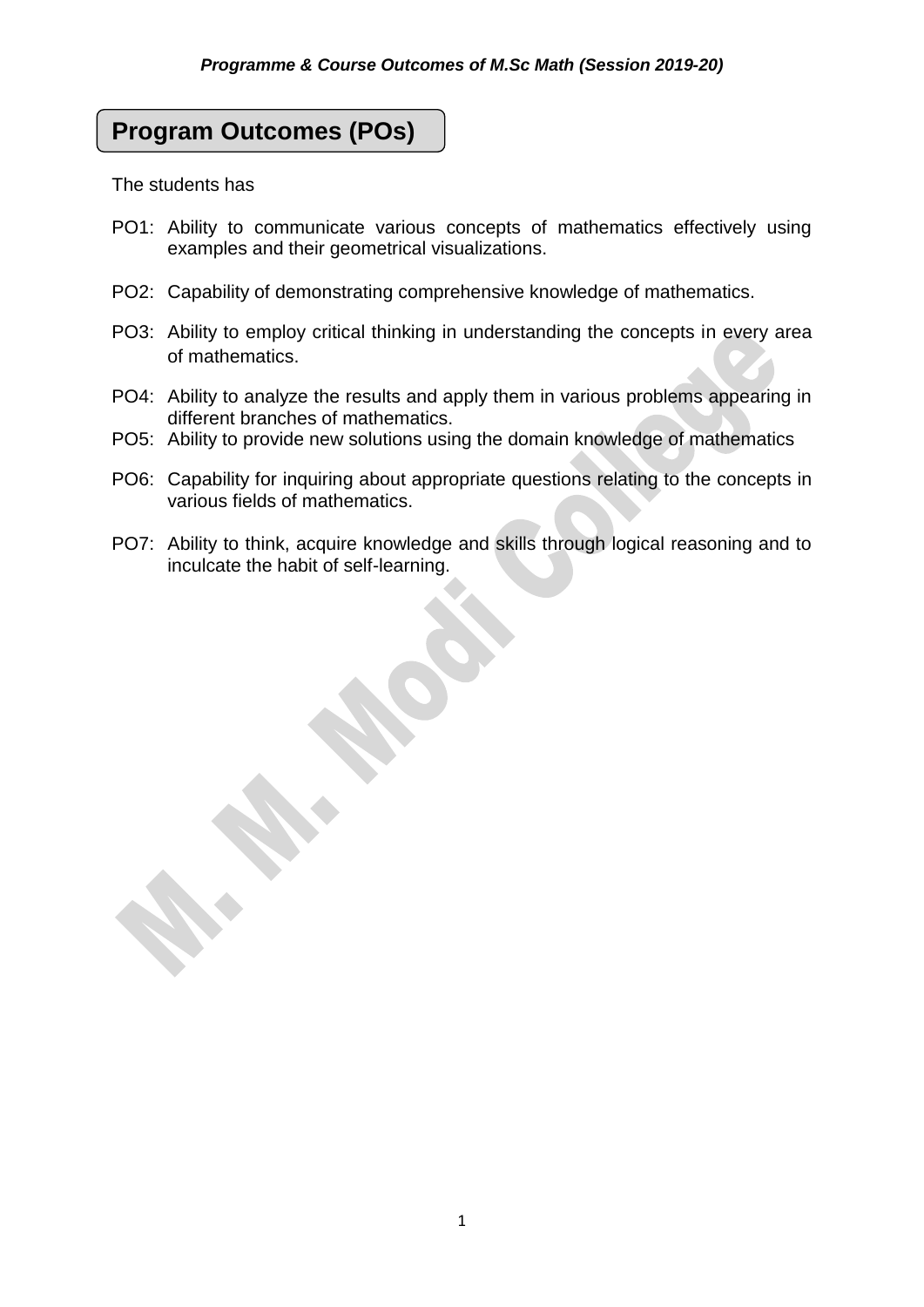**Course Outcomes (COs)**

#### **Semester-I**

MM-401: Algebra-I

MM-402: Mathematical Analysis

MM-403: Topology-I

MM-404: Differential Geometry

CS -405A: Introduction to Computer and Programming using C

CS -405B: Software Laboratory –I (C-Programming)

#### **Semester-II**

MM-501: Algebra- II (Rings and Modules)

MM-502: Topology-II

MM-503: Differential Equations-I

MM-504: Functional Analysis

MM-505:Complex Analysis

**Course Outcomes**: After completion of the course the student will be able to:

#### **Algebra-I**

**CO1**:Exhibit and recall the previous learning of algebraic structures groups and rings.

**CO2:**Understand the concepts of Composition series, Solvable and Nilpotent groups, and permutation groups.

**CO3:**Understand the concepts of structure theory of groups, Field of quotients and Ring of Endomorphism of abelian groups.

**CO4:**Apply group action theory to derive class equation.

**CO5:**Use and apply concepts of group theory to other algebraic structures.

**CO6:**Recognize and use Sylow's theorems to characterize certain finite groups

**CO7:**Use and apply the concepts of group theory in Galois theory, Algebraic geometry, Combinatorics.

#### **Mathematical Analysis**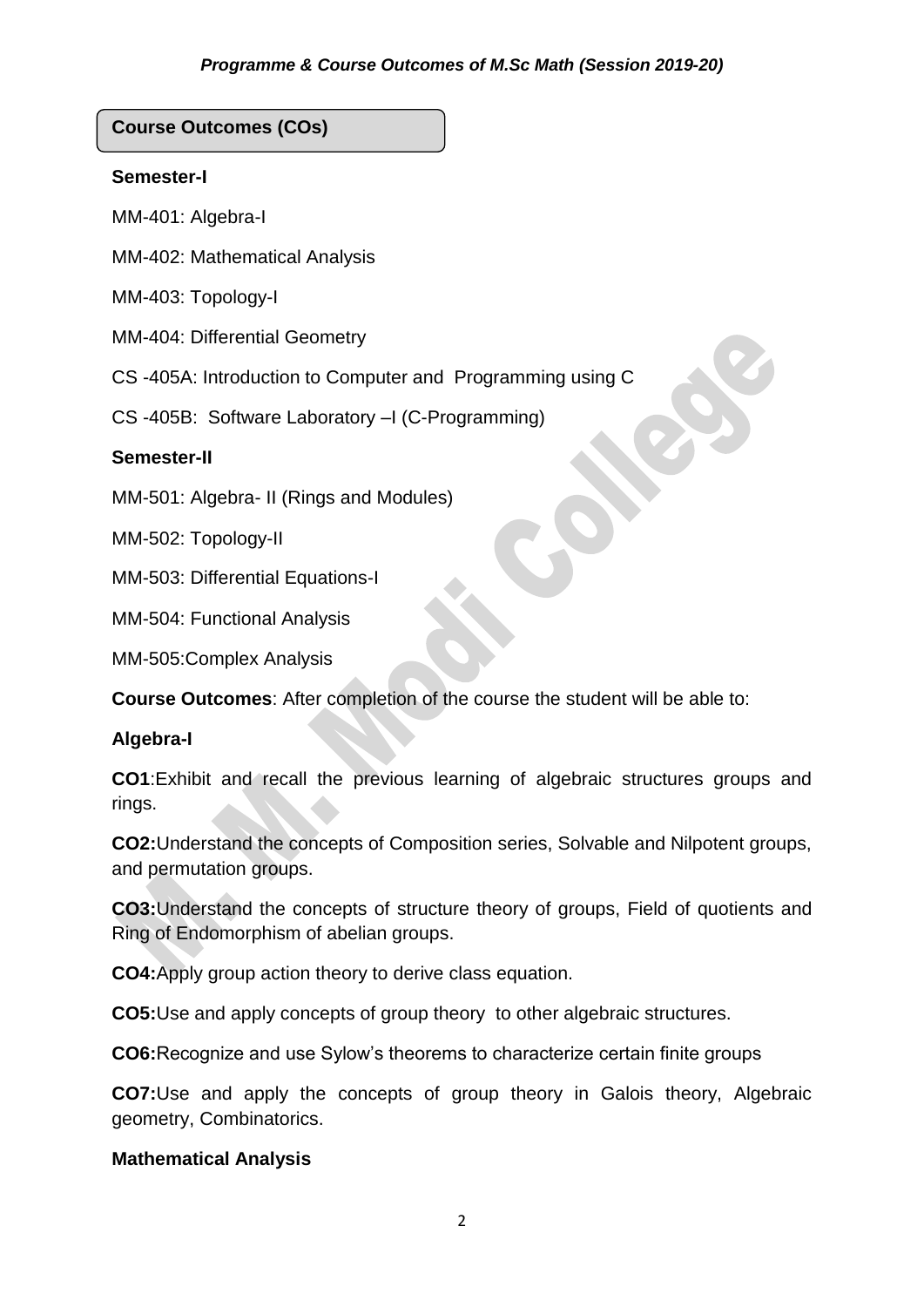#### *Programme & Course Outcomes of M.Sc Math (Session 2019-20)*

**CO1:** Solve problems based on Functional of several variables including Inverse function theorem, Implicit function theorem.

**CO2:** Understand Measure spaces and Lebesgue measure

**CO3:**Identify Measurable function ,Riemann and lebesgue integrals.

**CO4:**Understand Differentiation ,Functions of bounded variation, Differentiation of an Integral, Absolute Continuity, Convex Functions and Jensen's inequality.

**CO5:**Describe the applications in probability theory, real analysis, and many other fields in mathematics as Functional Analysis, Approximation Theory and PDE.

#### **Topology-I**

**CO1:** Differentiate between finite, countable, and uncountable sets.

**CO2:** Understand the concept open-sets; Closed Set; Nhd of a point; Interior & Exterior points.

**CO3:** Determine and construct Topology by the collection of open-Closed sets or on the basis of nhd at each point.

**CO4:** Understand the basic properties of connected spaces.

**CO5:** Understand basic properties of compact spaces, and locally compact spaces

**CO6:** Apply the results to describe the space-time structure of universe.

**CO7:**Apply the results in physics to study the string theory.

#### **Differential Geometry**

- **CO1**: Recoganise and recall the basic concepts of Curve.
- **CO2:** Understand the role of Serret-Frenet formulae on curves.
- **CO3:** Know the Interpretation of the curvature tensor, Geodesic curvature, Gauss and Weingarten formulae.
- **CO4:** Understand the role of Gauss's Theorema Egregium and its consequences.
- **CO5:** Apply problem-solving with differential geometry to diverse situations in physics, engineering and in other mathematical contexts.

**CS -405A: Introduction to Computer and Programming using C & Software Laboratory –I (C-Programming)**

**After completion of this course, students will be able to:**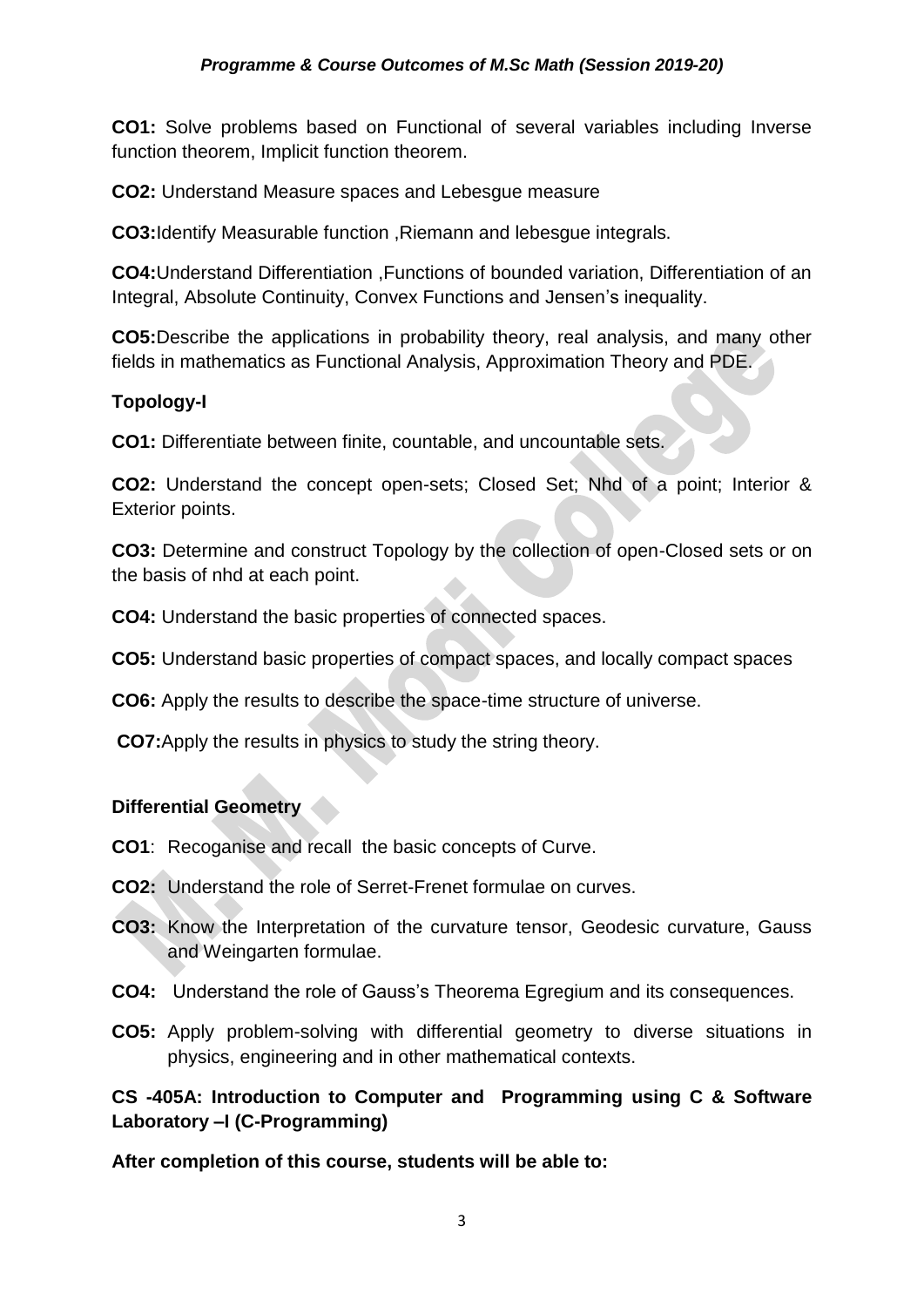#### *Programme & Course Outcomes of M.Sc Math (Session 2019-20)*

**CO-1:** Design algorithms and flowchart to solve programming problems.

**CO-2:** Write, compile and debug programs in C language. Use different data types, operators and console I/O function in a computer program.

**CO-3:** Design programs involving decision control statements, loop control statements and case control structures.

**CO-4:** Understand the implementation of arrays, pointers and functions and apply the dynamics of memory by the use of pointers.

**CO-5:** Comprehend the concepts of structures and union: declaration, initialization and implementation.

**CO-6:** Use the file operations, character I/O, string I/O, file pointers, and create/update basic data files.

#### **Algebra-II (Rings and Modules)**

**CO1:** Exhibit and recall the previous learning of algebraic structures like Groups,Rings and Vector spaces.

**CO2:** Define and construct algebraic structures like Unique Factorization Domains, Principal Ideal Domains, Euclidean Domains, Polynomial rings over UFD.

**CO3:** Develop new structures based on a given structure and compare them.

**CO4:** Apply theory of modules over PID to Jordan and rational canonical forms.

**CO5:** Classify different types of Modules and Radicals.

**CO6:** Apply the concepts of modules to Commutative Algebra and Homology Algebra.

#### **Topology-II**

**CO1:** Define and construct the subspace topology, filter and filter base.

**CO2:** Understand Urysohn lemma and the Tietze extension theorem.

**CO3:** Understand and construct the Identification topology.

**CO4:** Differentiate between T-1,T-2,T-3 and T-4 separation axioms and apply them to prove other properties.

**CO5:** Apply in biology to study the effects of certain enzymes on DNA. **CO6:** Apply the fundamental group of a topological space to homotopy theory.

#### **Differential Equations-I**

**CO1**: Know the concepts of existence, uniqueness and continuity of the solutions of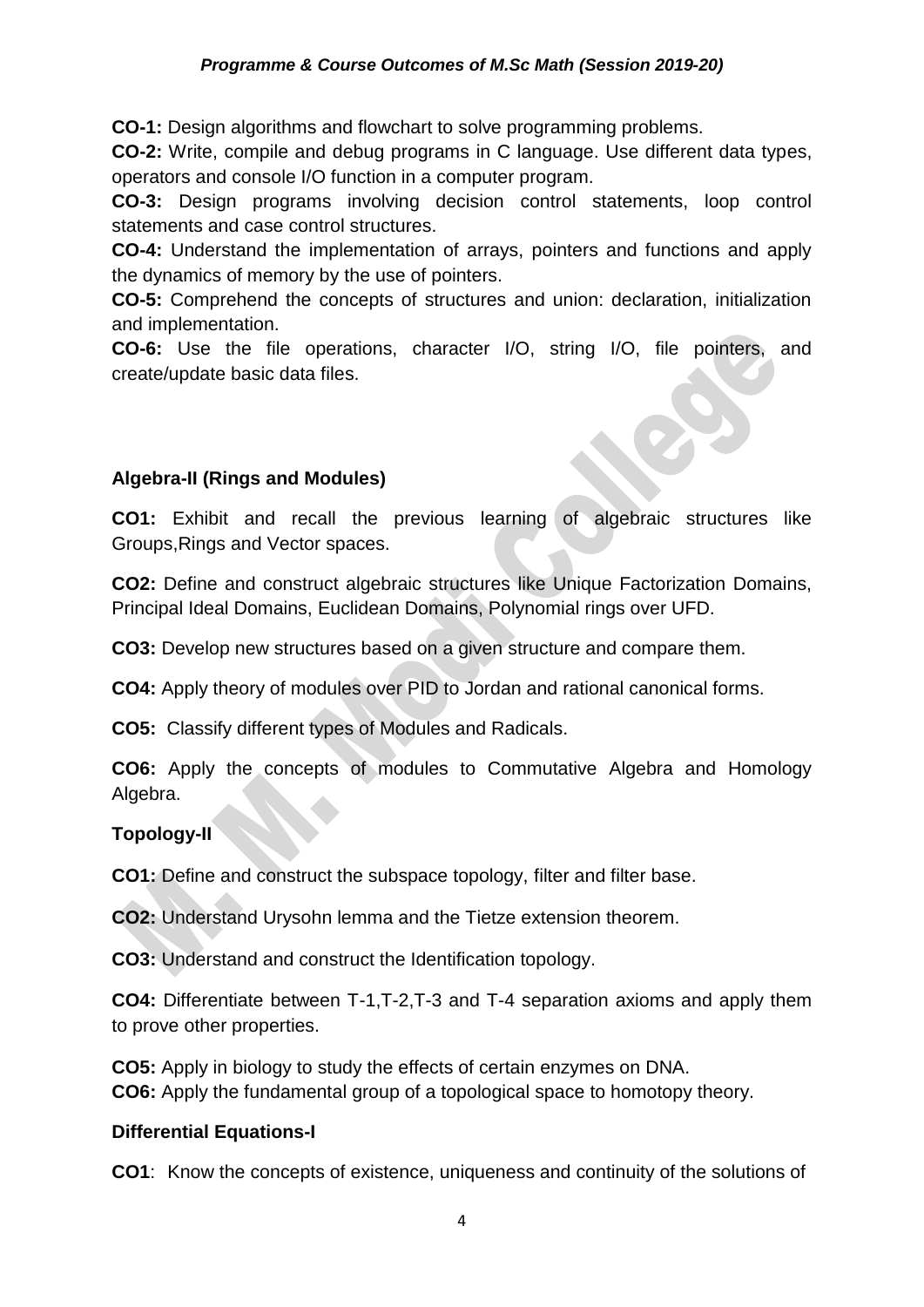first order ordinary differential equations.

**CO2**: Identify the properties of the zeros of solutions of linear nth order ordinary differential equations.

**CO3**: Analyze the dependence of solutions on initial conditions and parameters.

**CO4**: Demonstrate the knowledge of eigen values and eigen functions of Sturm-Liouville systems.

#### **Functional Analysis**

**CO1:** Understand and apply fundamental theorems Hahn-Banach theorem in Normed Linear Spaces and its applications,Uniformboundedness principle, Open mapping theorem, Closed graph theorem.

**CO2:** Understand Hilbert spaces including Orthogonality, Orthonormal sets, Bessel's inequality, Parseval's theorem.

**CO3:** Use and derive Basic definitions and theorems of functional analysis

**CO4:** Differentiate between Banach Space and Hilbert Space

**CO5:** Apply contraction and approximation theory in differential equations and integral equations.

#### **Complex Analysis**

**CO1:** Evaluate complex integrals using Cauchy residue and Cauchy integral theorems.

- **CO2:** Learn and apply the concept of analyticity , analytic continuation, Cauchy-Riemann equations, Taylor and Laurent series expansions of analytic functions,
- **CO3:** Classify the nature of singularity, poles and residues and application of Cauchy Residue theorem.
- **CO4:** Solve the problems using complex analysis techniques applied to different situations in engineering and other mathematical contexts.
- **CO5:** Establish the capacity for mathematical reasoning through analysing, proving and explaining concepts from complex analysis
- **CO6:** Extend their knowledge to pursue research in this field.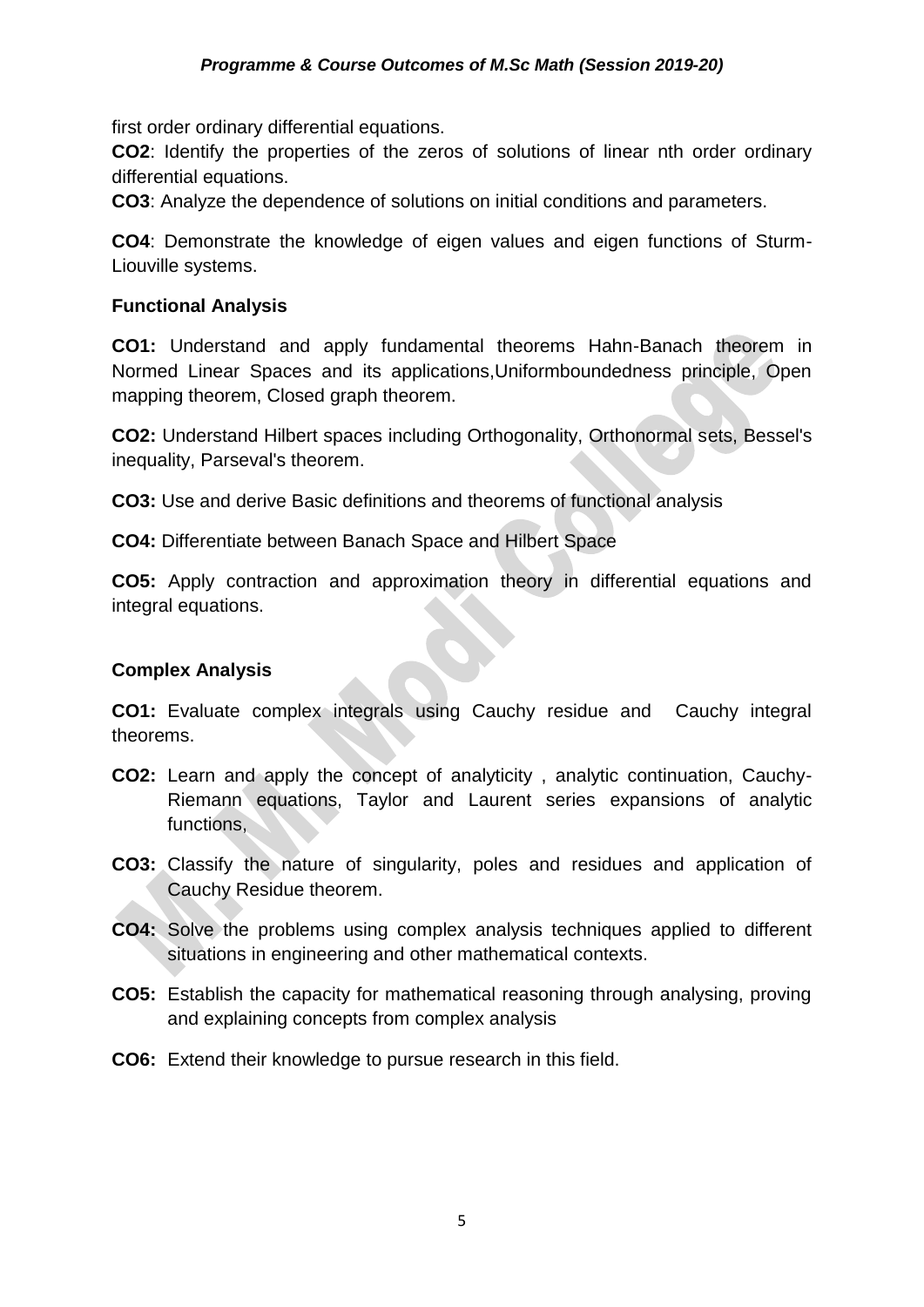#### **Semester-III**

MM 601 :Differentiable Manifolds MM 602 : Field Theory MM 603 : Differential Equations-II MM 607:Classical Mechanics MM 609: Optimization Techniques-I

#### **Semester-IV**

MM 702:Theory of Linear Operators MM 709: Algebraic Coding Theory MM 710: Commutative Algebra MM 711: Operations Research MM 716:Mathematical Methods

**Course Outcomes**: After completion of the course the student will be able to:

#### **Differentiable Manifolds**

**CO1:** Understand about differentiation of functions of several variables, tangent vector, vector field, differential forms and Connections.

**CO2:** DIscuss notion of Riemannian manifolds and the submanifolds of Riemannian manifolds. Also, they will be aware of the complex structure and the submanifolds of complex manifolds.

**CO3:** Define the various manifold concepts that are introduced during the course and know how to apply and interpret them.

**CO4:** Use the theory, methods and techniques of the course to solve problems in higher dimensions .

**CO5:** Extend their knowledge to pursue research in this field.

#### **Field Theory**

**CO1:** Exhibit and recall the previos learning of Polynomial rings.

**CO2:**Understand the concepts of Algebraic Extensions, Algebraically closed field and normal extensions.

**CO3:** Apply the knowledge of field theory to solve problems related to algebraic and geometric construction.

**CO4:** Construct Galois groups and Connect Group theory and Field theory using Fundamental theorem of Galois theory.

**CO5:** Apply Galois theory to solve problems in Compass and Straightedge construction.

**CO6:**Use the results of Finite Field theory in Algebraic Coding Theory and Cryptography.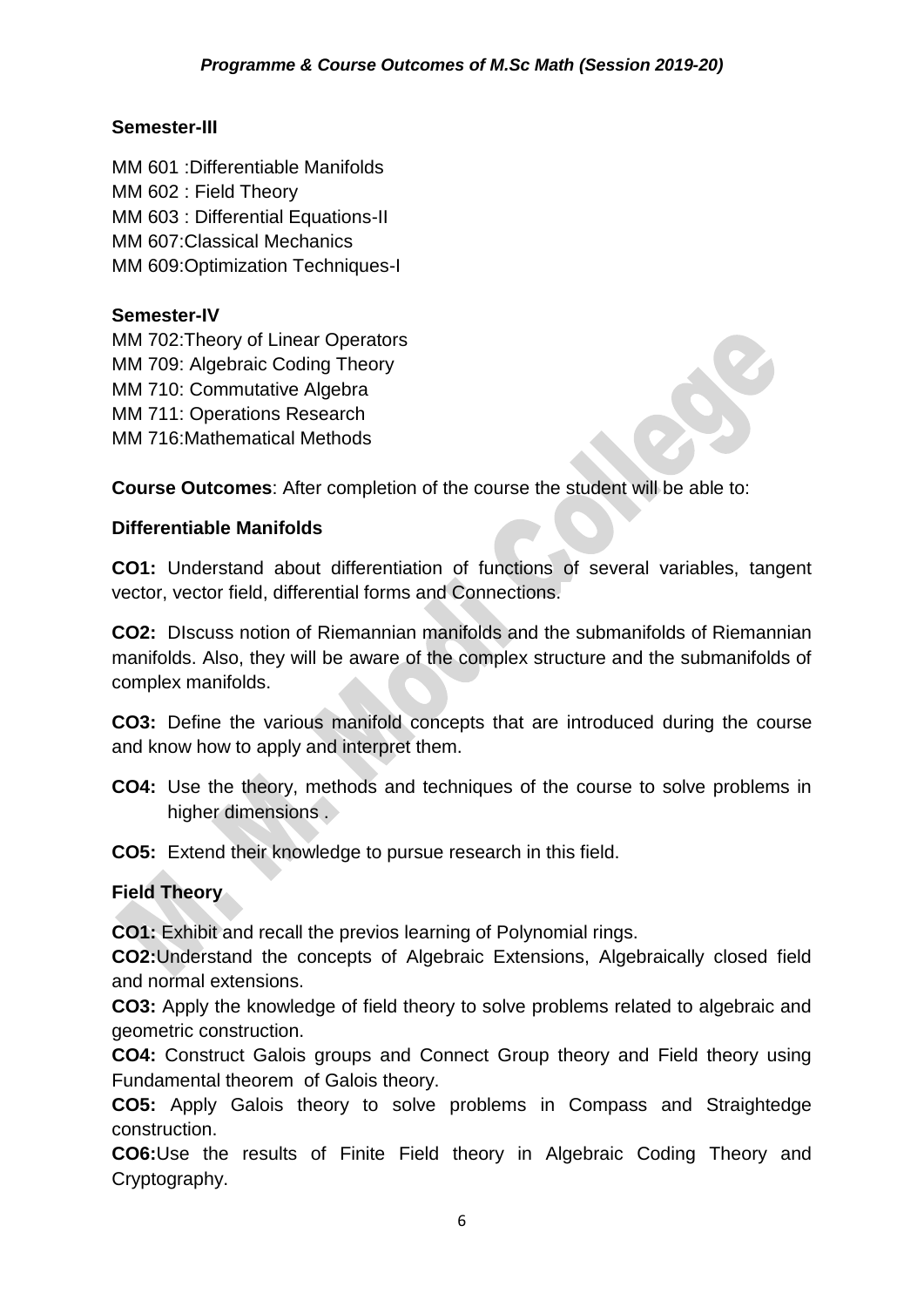#### **Differential Equations-II**

**CO1:** Analyse the existence of solutions of first order differential equations for complex system.

**CO2:** Understand the uniqueness and continuation of solutions of first order differential equations for complex system.

**CO3:** Understand the Maximum and minimum solution of first order differential equations for complex system.

**CO4:** Formulate and solve initial and boundary value problems for the Laplace equations in polar, spherical and cylindrical coordinates

**CO5:** Derive Dirichlet's problem for semi-infinite space and for a sphere.

**CO6:** Derive the family of Equipotential surface and prove Kelvin inversion theorem.

#### **Classical Mechanics-I**

**CO1**: Have a deep understanding of Newton's laws and Keplar's laws.

**CO2**: Understand the concept of Lagrangian formulation and Apply Lagrangian methods to complex motion problems.

**CO3:** Know about Hamilton's Principle and deduce Lagrange's Equations from Hamilton's Principle.

**CO4:** Demonstrate the knowledge of central-force motion problem.

**CO5:** Interpret an idea about the Kinematics of rigid body motion.

#### **Optimization Techniques-I**

**CO1:** Understanding deeply the theoretical background of operation research

**CO2:** Describe the applications of Operation research in real-world problems.

**CO3:** Apply Linear Programming models to analyze real world systems.

**CO4:** Solve multi-level decision problems using Linear programming method.

**CO5:** Set up and solve Linear optimization problems both analytically and numerically and demonstrate their working by hand.

#### **The Theory of Linear operators**

**CO1:** Understand Spectral theory in Normed linear spacesbounded linear operator, Spectral mapping theorem for polynomials,Elementary theory of BanachAlgebras.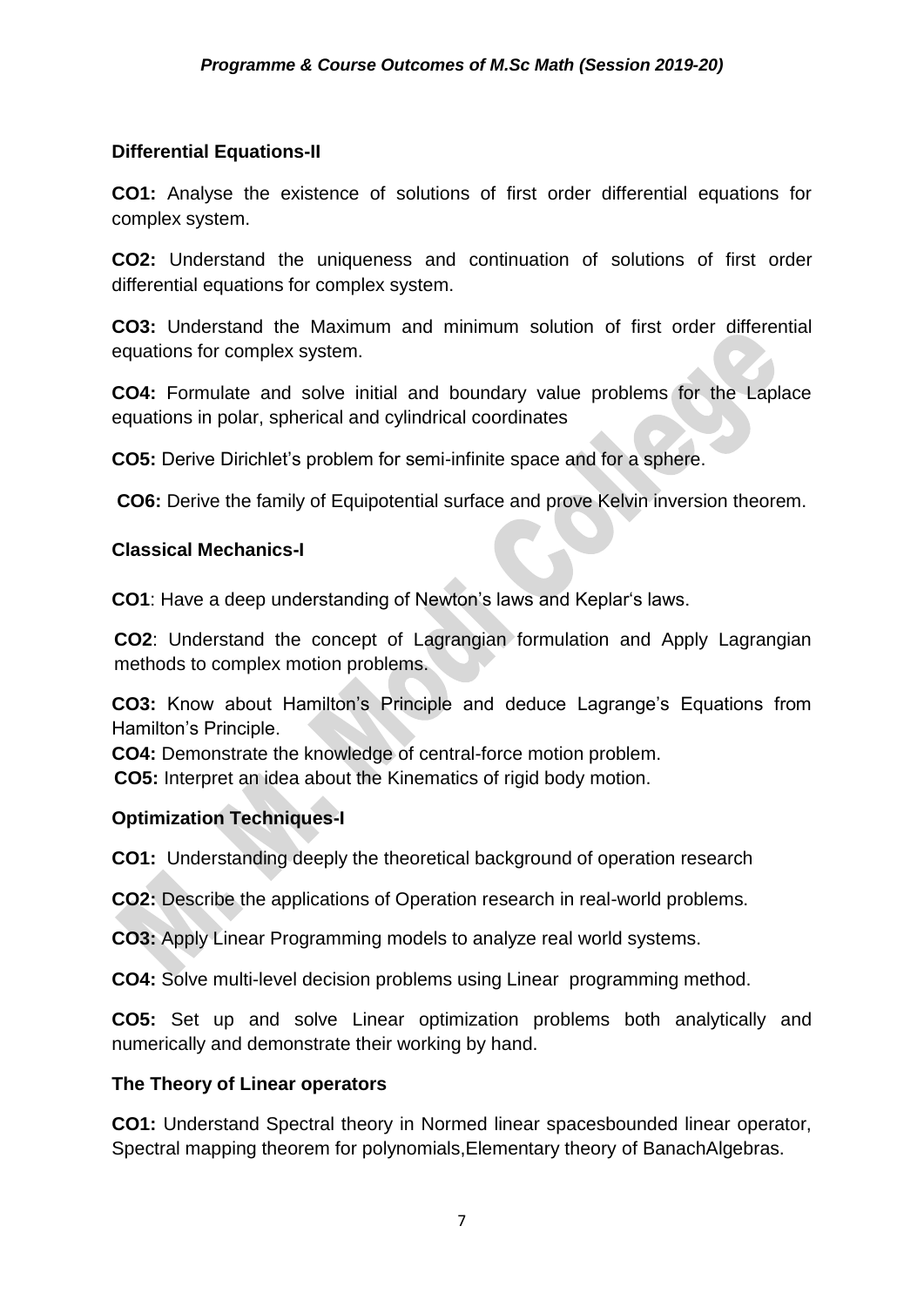**CO2:** UndersatandSpectral properties of compact linear operators on normed spacebounded self-adjoint linear operators on a complex Hilbert space. Positive operators, Fredholm type theorems.

**CO3:** Differentiate between Banach Space and Hilbert Space

**CO4:** Apply Spectral Techniques for the study of the Theory of Linear Operators.

#### **Algebraic Coding Theory**

**CO1:** Understand the basic techniques of coding theory liked Error detecting and correcting codes, Matrix encoding ,Polynomial encoding, Maximum likelihood decoding,Nearest Neighbourhood decoding and syndrome decoding.

**CO2:** Understand the usefulness of coding theory in real life problems

**CO3:** Classify different types of codes and bounds on the parameters of codes.

**CO4:** Identify role of Linear algebra and Field Theory in coding theory.

**CO5:** Solve problems of encoding and decoding in real life using coding techniques.

**CO6:** Apply the knowledge of Coding theory in Cryptography and Error control.

#### **Commutative Algebra**

**CO1:** Classify and explain Nill Radicals, Jacobson radical, Tensor product of modules, Primary ideals and prime ideals.

**CO2:** Interpret and use previous knowledge of algebra in Rings and Modules of Fractions.

**CO3:** Apply Advanced Core Concepts of algebra in real-life situations.

**CO4:** The students should be able to participate in scientific discussions and begin with own research in commutative algebra

#### **Operations Research**

**CO1**: Describe the importance of stocks in an organization and the reasons for holding stock.

**CO2**: Understand and compute quantitative metrics of performance for queueing systems.

**CO3**: Apply inventory models and queueing models to analyze real world systems.

**CO4**:Deal with replacement & maintenance problems.

**CO5:** Formulate and solve problems as networks using CPM and PERT techniques, to plan, schedule, and control project activities.